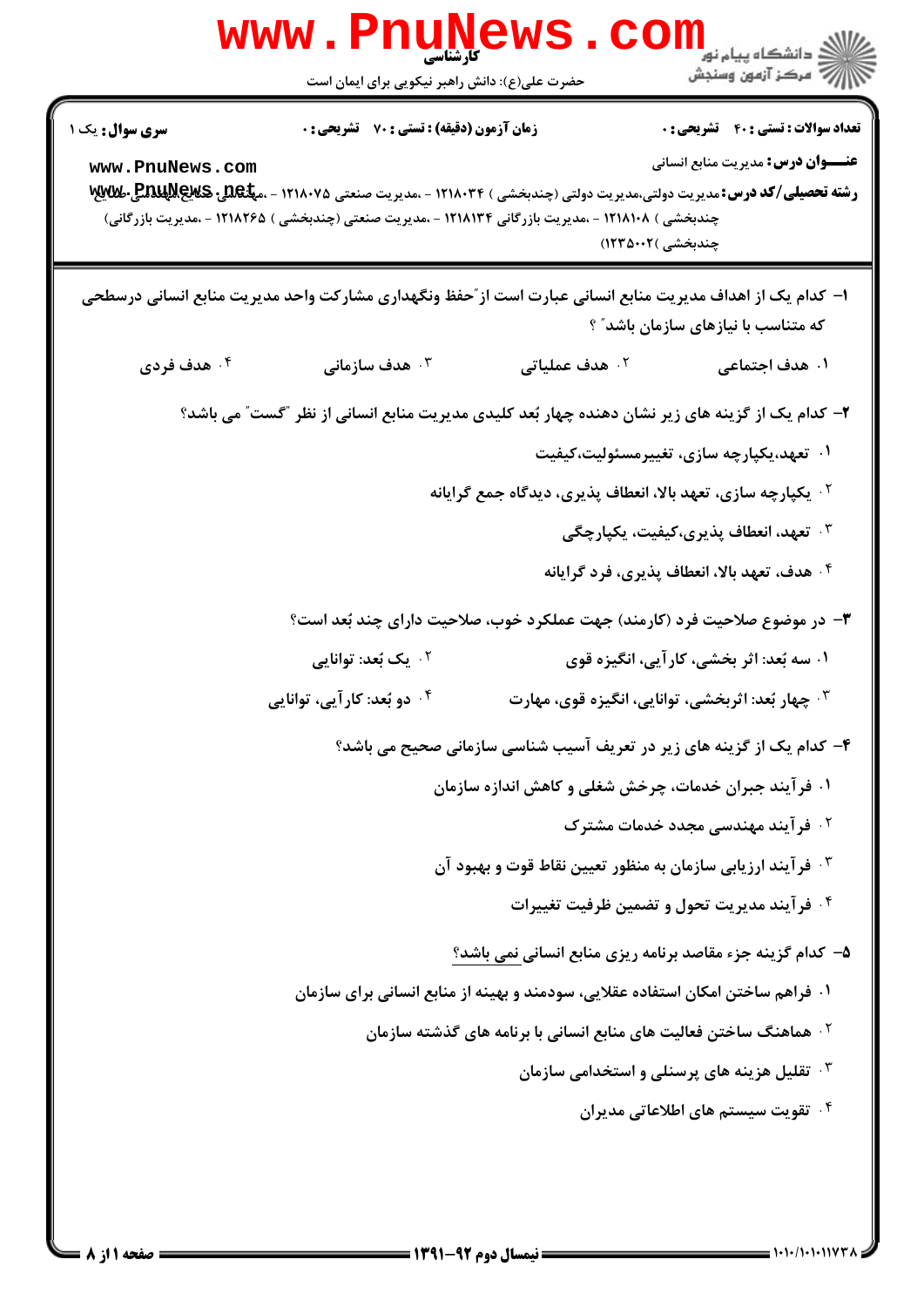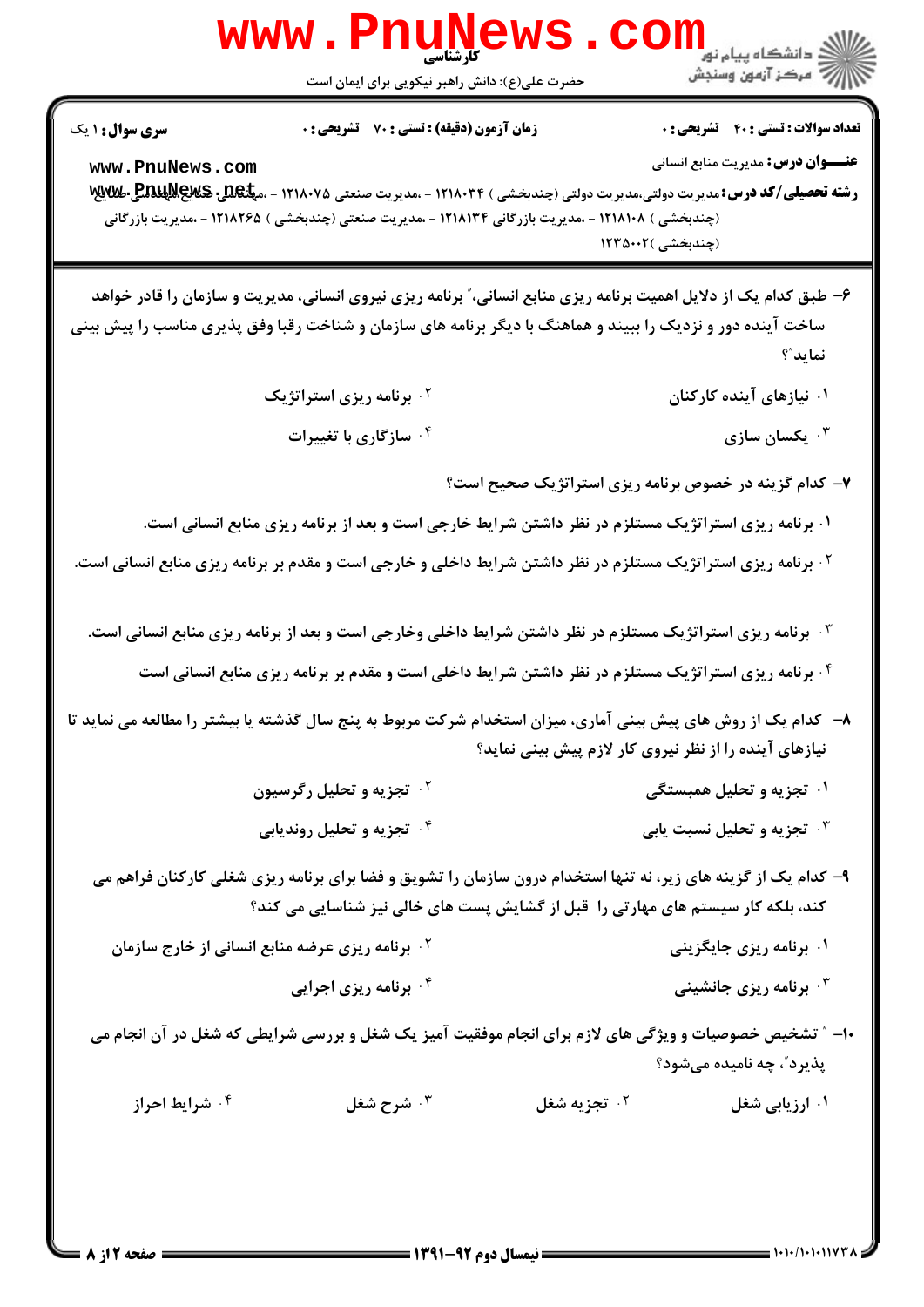|                                                                                                    | WWW . PR<br>کارشناسی<br>حضرت علی(ع): دانش راهبر نیکویی برای ایمان است                                                                            |                                                                             | د دانشگاه پيام نو <mark>.</mark><br>√ مرکز آزمون وسنجش                                   |
|----------------------------------------------------------------------------------------------------|--------------------------------------------------------------------------------------------------------------------------------------------------|-----------------------------------------------------------------------------|------------------------------------------------------------------------------------------|
| <b>سری سوال : ۱ یک</b><br>www.PnuNews.com                                                          | زمان آزمون (دقیقه) : تستی : 70 گشریحی : 0<br>(چندبخشی ) ۱۲۱۸۱۰۸ - ،مدیریت بازرگانی ۱۲۱۸۱۳۴ - ،مدیریت صنعتی (چندبخشی ) ۱۲۱۸۲۶۵ - ،مدیریت بازرگانی | (چندبخشی )۱۲۳۵۰۰۲                                                           | <b>تعداد سوالات : تستی : 40 ٪ تشریحی : 0</b><br><b>عنـــوان درس:</b> مدیریت منابع انسانی |
|                                                                                                    | 11- "……………………… عبارت است از قسمتی از فعالیت های جسمی و یا فکری که بر عهده فردی در سازمان گذارده می شود                                           | و یا از او خواسته می شود ؒ. گزینه صحیح را برای کامل کردن عبارت انتخاب کنید. |                                                                                          |
| ۰۴ حرفه                                                                                            | ۰۳ کار میلادی که استفاده به کار استفاده به این که استفاده به کار استفاده به کار استفاده به کار استفا                                             | ۰ <sup>۲</sup> شغل                                                          | ۰۱ وظیفه                                                                                 |
|                                                                                                    | ۱۲- آفرآیند جستجوی افراد مناسب و تشویق آن ها برای کار در مشاغل بلاتصدی ّ، چه نام دارد؟                                                           |                                                                             |                                                                                          |
| ۰ <sup>۴ ک</sup> زینش                                                                              | ۰ <sup>۳</sup> کارمندیابی                                                                                                                        | ۰ <sup>۲</sup> اعلان شغل                                                    | ۰۱ آگهی استخدام                                                                          |
| ۱۳- با بکارگیری برنامه هشت ماده ای و ویژگی های مورد نیاز در پرسنل به چه نتیجه ای می توان دست یافت؟ |                                                                                                                                                  |                                                                             |                                                                                          |
|                                                                                                    |                                                                                                                                                  | ۰۱ اطلاعات مربوط به نامزدان از منابع مختلف به دست می آید.                   |                                                                                          |
|                                                                                                    |                                                                                                                                                  |                                                                             | <sup>۲</sup> ۰ به نواقص فیزیکی برای انجام کار می توان پی برد.                            |
|                                                                                                    |                                                                                                                                                  | ۰۳ انطباق یا عدم انطباق با استانداردها را می توان تفکیک کرد.                |                                                                                          |
|                                                                                                    |                                                                                                                                                  | ۰ <sup>۴</sup> می توان وضعیت موفقیت پرسنل جدید را تعقیب کرد.                |                                                                                          |
|                                                                                                    | ۱۴– در کدام مرحله از فرآیند گزینش، مواردی از قبیل هویت افراد، وضعیت آموزشی، حوزه علاقمندی و ارزیابی اوقات فراغت                                  |                                                                             | شناسایی می شود؟                                                                          |
| ۰۴ مصاحبه جامع                                                                                     | ۰۳ آزمون استخدامی                                                                                                                                | ۰ <sup>۲</sup> فرم درخواست کار                                              | ۰۱ مصاحبه مقدماتی                                                                        |
|                                                                                                    | ۱۵– در کدام یک از انواع مصاحبه های استخدامی، وضعیت یا مشکل خاص به مصاحبه شونده مطرح می گردد و از او خواسته                                       |                                                                             | میشود که مشکل را حل کند؟                                                                 |
|                                                                                                    | مصاحبه مختلط $\cdot$ ۲                                                                                                                           |                                                                             | ۰۱ مصاحبه سازمان نیافته                                                                  |
|                                                                                                    | شماحبه سازمان يافته $\cdot$ ۴                                                                                                                    |                                                                             | مصاحبه رفتاری $\cdot$                                                                    |
|                                                                                                    | ۱۶– کدام یک از نظریه های یادگیری بر این باور است که ″اندیشه های انسان از ادراکات کلی معنی دار تشکیل می یابند نه از                               | مجموعه هایی از تصاویر جزئی که از راه تداعی به یکدیگر مرتبط می شوند ؒ؟       |                                                                                          |
|                                                                                                    | <sup>۲</sup> ۰ نظریه یادگیری شناختی                                                                                                              |                                                                             | ۰۱ نظریه یادگیری اجتماعی                                                                 |
|                                                                                                    | ۰۴ نظریه یادگیری کلاسیک                                                                                                                          |                                                                             | ۰۳ نظریه یادگیری رفتاری                                                                  |
|                                                                                                    |                                                                                                                                                  |                                                                             |                                                                                          |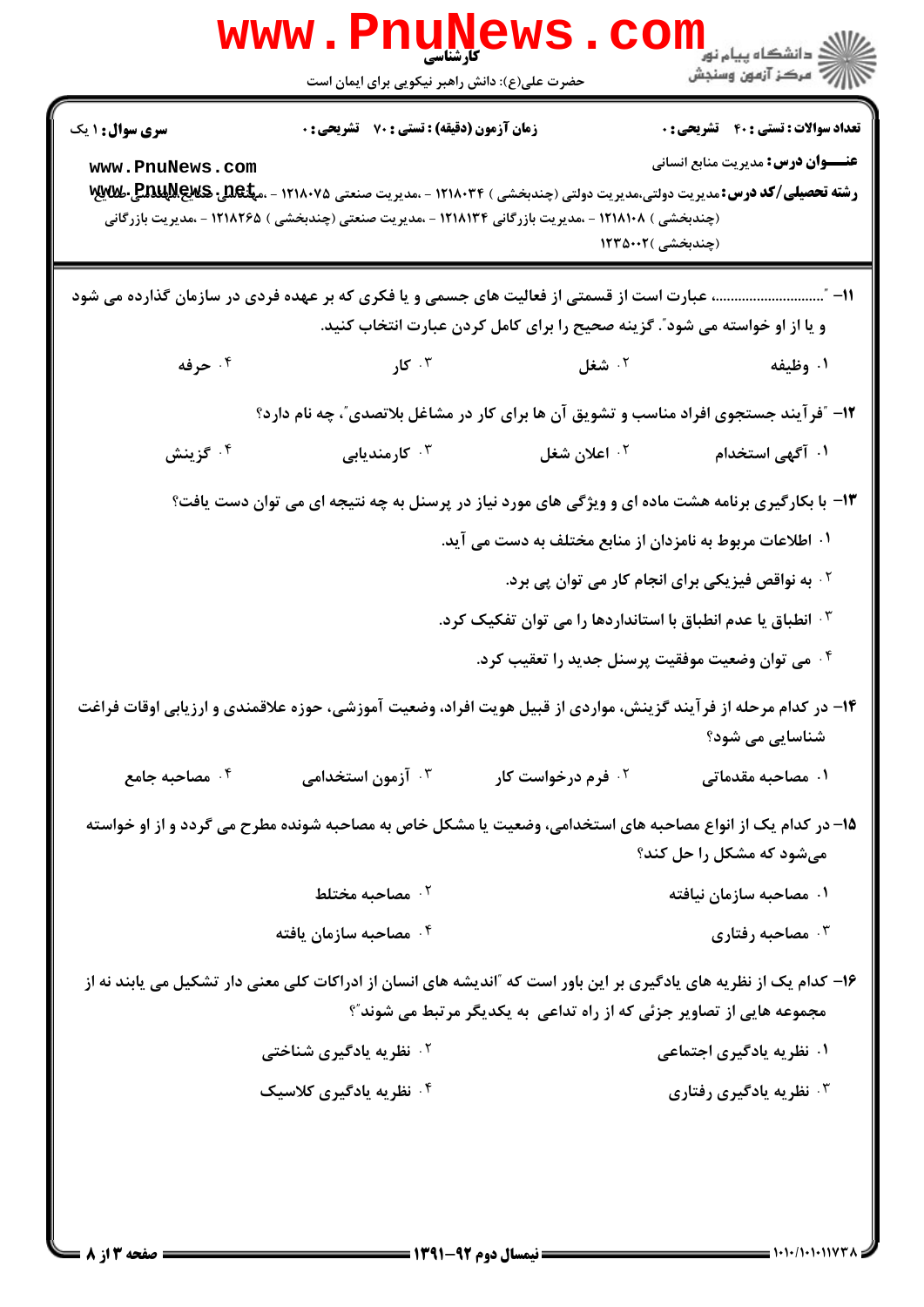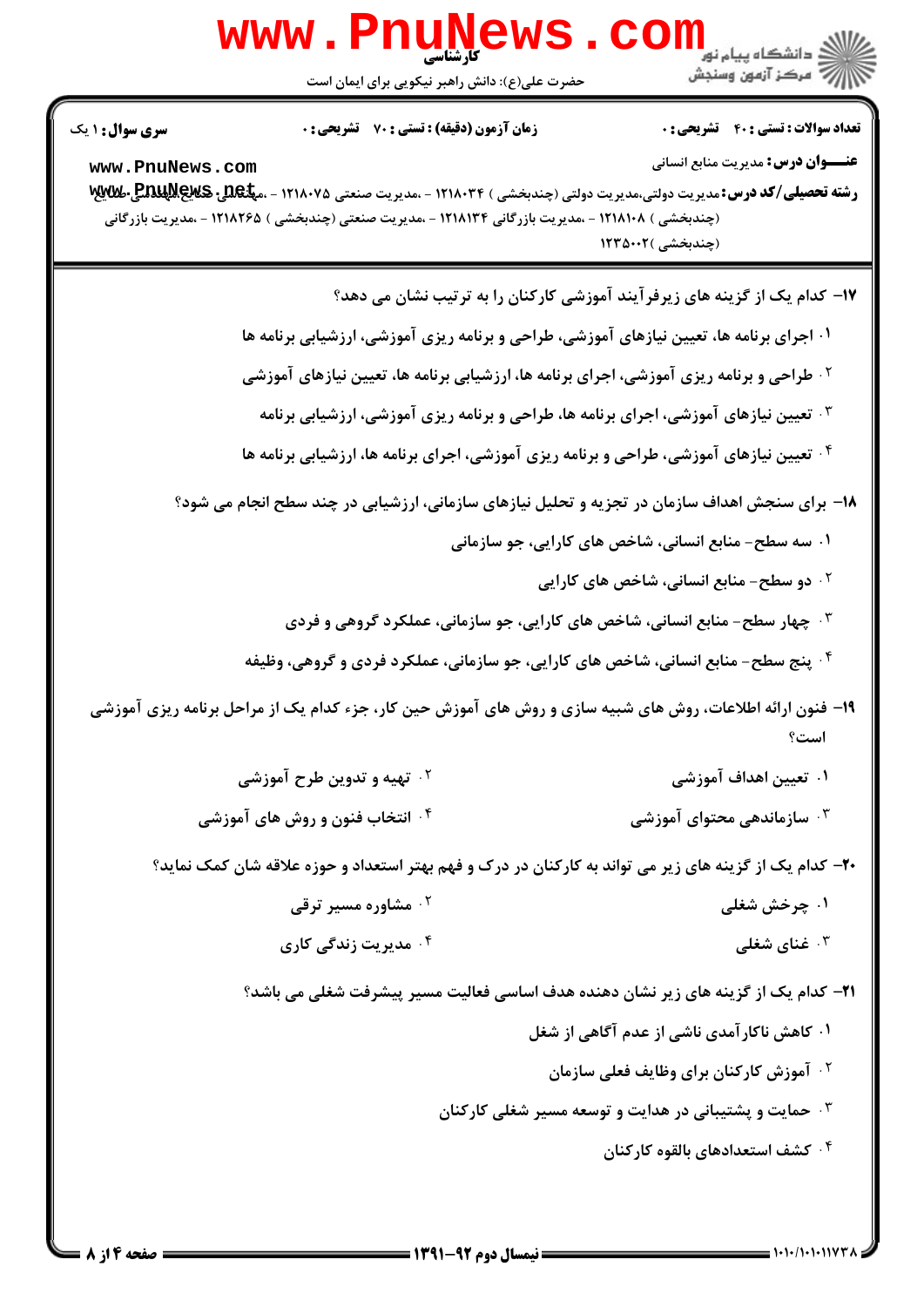|                                           | <b>WWW.FNUNEWS</b><br>کارشناسی<br>حضرت علی(ع): دانش راهبر نیکویی برای ایمان است                                                                  |                                                                                                                                                                                                                                        |
|-------------------------------------------|--------------------------------------------------------------------------------------------------------------------------------------------------|----------------------------------------------------------------------------------------------------------------------------------------------------------------------------------------------------------------------------------------|
| <b>سری سوال : ۱ یک</b><br>www.PnuNews.com | زمان آزمون (دقیقه) : تستی : 70 گشریحی : 0<br>(چندبخشی ) ۱۲۱۸۱۰۸ - ،مدیریت بازرگانی ۱۲۱۸۱۳۴ - ،مدیریت صنعتی (چندبخشی ) ۱۲۱۸۲۶۵ - ،مدیریت بازرگانی | <b>تعداد سوالات : تستی : 40 - تشریحی : .</b><br><b>عنـــوان درس:</b> مدیریت منابع انسانی<br>(چندبخشی )۱۲۳۵۰۰۲                                                                                                                          |
|                                           | <sup>۲ .</sup> احساس بی ارزشی برای سازمان می شود.                                                                                                | <b>۲۲- از دیدگاه سازمان، نبود مدیریت بر مسیر شغلی موجب :</b><br>۰۱ استیصال کارکنان می شود.                                                                                                                                             |
|                                           | ۰ <sup>۴ تع</sup> هد کم نیروی انسانی می شود.                                                                                                     | ۰۳ دشواری در یافتن شغل جدید می شود.                                                                                                                                                                                                    |
|                                           |                                                                                                                                                  | ۲۳– فرآیندی که به وسیله آن یک مدیر رفتارهای کاری نیروی انسانی را از طریق سنجش و مقایسه آن ها با معیارهای از پیش<br>تنظیم شده ارزیابی می کند، نتایج حاصله را ثبت می نماید و آنها را به اطلاع نیروی انسانی سازمان می رساند، چه نام دارد؟ |
|                                           | ۰ <sup>۲</sup> مسیر پیشرفت شغلی                                                                                                                  | ۰۱ آموزش و توسعه منابع انسانی                                                                                                                                                                                                          |
|                                           | ۰۴ توانمند سازی کارکنان                                                                                                                          | ارزیابی عملکرد $\cdot$                                                                                                                                                                                                                 |
|                                           |                                                                                                                                                  | ۲۴– کدام یک از گزینه های زیر نشان دهنده عوامل موثر بر ارزیابی عملکرد می باشد؟                                                                                                                                                          |
|                                           |                                                                                                                                                  | ۰۱ نوع شغل، قوانین و مقررات، رفتار و ترجیح های کارکنان، نحوه مدیریت                                                                                                                                                                    |
|                                           |                                                                                                                                                  | <sup>۲</sup> ۰ پرورش مدیران، بهسازی عملکرد، جبران خدمات، ایجاد بازخورد                                                                                                                                                                 |
|                                           |                                                                                                                                                  | بهبود ارتباط، نوع شغل، شناساندن شغل، پرورش مدیران $\cdot^{\mathrm{v}}$                                                                                                                                                                 |
|                                           |                                                                                                                                                  | ۰۴ پیروی از قانون، شناسایی نیروها، برنامه ریزی، ایجاد بازخورد                                                                                                                                                                          |
|                                           |                                                                                                                                                  | ۲۵– کدام یک از روش های ارزیابی عملکرد، برای کاهش خطای گرایش به ارفاق در ارزیاب و ارائه روشی که بتواند مقایسه عینی<br>تری را میسّر کند ابداع شده است؟                                                                                   |
|                                           | ۰ <sup>۲</sup> روش ثبت وقایع حساس                                                                                                                | ۰۱ روش چک لیست                                                                                                                                                                                                                         |
|                                           | ۰ <sup>۴</sup> روش مقیاس رفتار                                                                                                                   | روش انتخاب اجباری $\cdot^{\mathsf{y}}$                                                                                                                                                                                                 |
|                                           |                                                                                                                                                  | ۲۶- هدف کدام یک از شیوه های ارزیابی شناخت هر کامند از خود توسط یک فرایند انعکاسی است؟                                                                                                                                                  |
|                                           | <sup>۲.</sup> روش ارزیابی عملکرد ۳۶۰ درجه                                                                                                        | ۰۱ روش مقیاس مشاهده رفتار                                                                                                                                                                                                              |
|                                           | ۰ <sup>۴</sup> روش مقیاس مبتنی بر رتبه بندی رفتاری                                                                                               | روش مدیریت بر مبنای هدف $\cdot^{\texttt{\textsf{v}}}$                                                                                                                                                                                  |
|                                           |                                                                                                                                                  | ۲۷- پرداخت عادلانه در برابر کار و خدمتی که کارکنان ارائه می دهند و همچنین جذب نیروی انسانی متخصص و کارآمد به<br>سازمان و نگهداری کارکنان با انگیزه بالا، مربوط به کدام یک از گزینه های زیر می باشد؟                                    |
|                                           | ۰ <sup>۲</sup> اهمیت و نقش حقوق و دستمزد                                                                                                         | ۰۱ راهبردهای حقوق و دستمزد                                                                                                                                                                                                             |
|                                           | ۰۴ ابعاد حقوق و دستمزد                                                                                                                           | ۰۳ اهداف سیستم حقوق و دستمزد                                                                                                                                                                                                           |

صفحه 5 از 8 =

 $\blacksquare$  ) • ) • / ) • ) • ) 1 )  $\lor$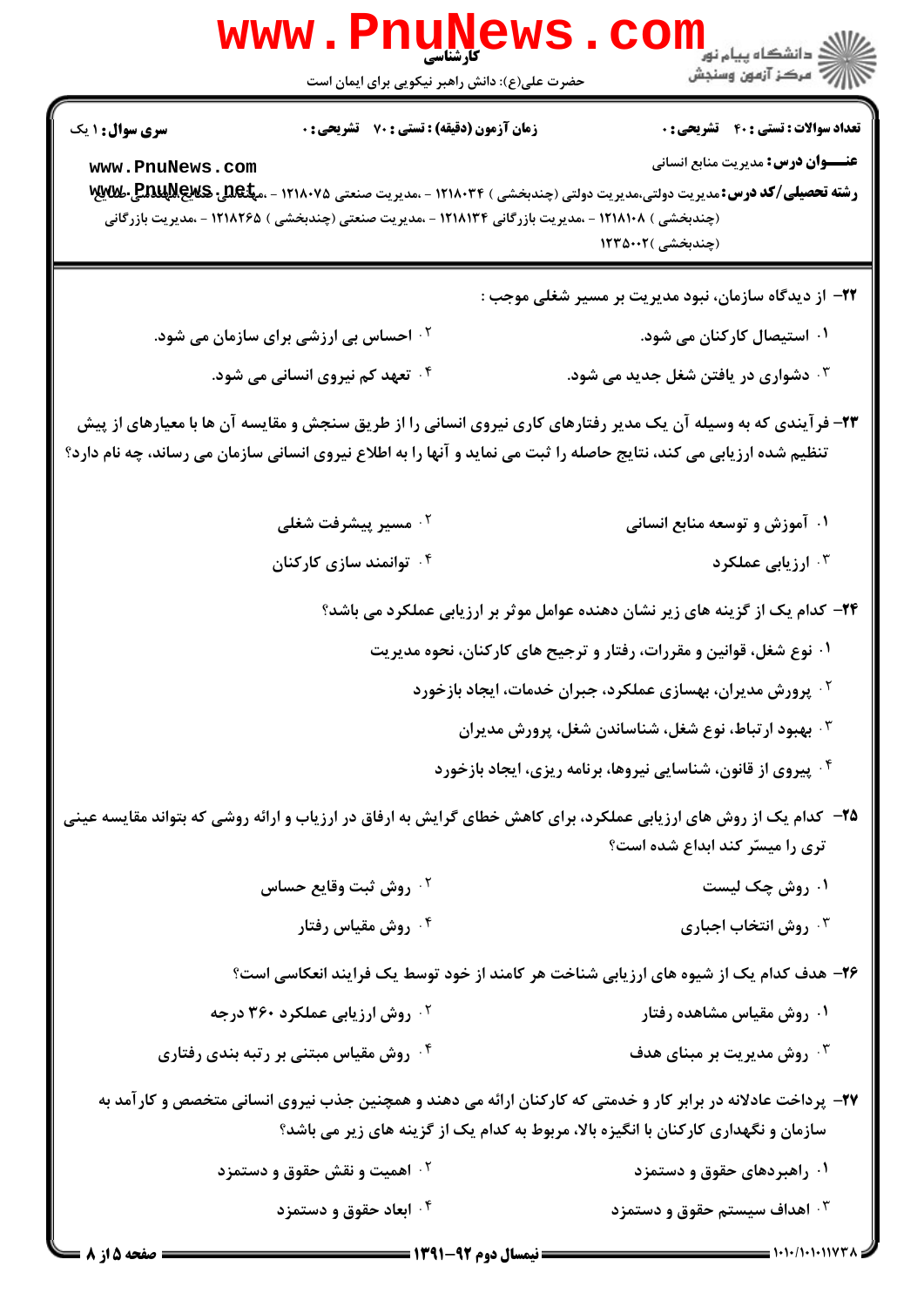|                                                                                                                                                  | <b>WWW.Pnuille</b><br>حضرت علی(ع): دانش راهبر نیکویی برای ایمان است                                                                                                                                           |                            | \<br>  دانشڪاء پيا <sub>م</sub> نور<br> 7 مرڪز آزمون وسنڊش                                                                                                                                                       |
|--------------------------------------------------------------------------------------------------------------------------------------------------|---------------------------------------------------------------------------------------------------------------------------------------------------------------------------------------------------------------|----------------------------|------------------------------------------------------------------------------------------------------------------------------------------------------------------------------------------------------------------|
| <b>سری سوال : ۱ یک</b><br>www.PnuNews.com<br>(چندبخشی ) ۱۲۱۸۱۰۸ - ،مدیریت بازرگانی ۱۲۱۸۱۳۴ - ،مدیریت صنعتی (چندبخشی ) ۱۲۱۸۲۶۵ - ،مدیریت بازرگانی | <b>زمان آزمون (دقیقه) : تستی : 70 قشریحی : 0</b>                                                                                                                                                              |                            | <b>تعداد سوالات : تستي : 40 ٪ تشريحي : 0</b><br><b>عنـــوان درس:</b> مدیریت منابع انسانی<br>(چندبخشی )۱۲۳۵۰۰۲                                                                                                    |
|                                                                                                                                                  | ۰۱ حقوق و دستمزد باید پیوند میان نظام ها و رویه های پرداخت و راهبرد سازمان را نشان دهد.<br><sup>۲.</sup> حقوق و دستمزد باید بر اساس ارزش واقعی کار و سهم کارکنان در افزایش کارایی و سود سازمان پرداخت شود.    |                            | ۲۸– در تدوین سیاست های کلی حقوق و دستمزد بایدبه کدام گزینه توجه کرد؟                                                                                                                                             |
| ۲۹- بر اساس کدام یک از نظریه های حقوق و دستمزد، میزان حقوق و دستمزد کارکنان به نسبت افزایش کارایی و بازدهی آنان                                  | ۰ <sup>۳ ـ</sup> حقوق و دستمزد وسیله ای برای تامین معاش و بالا بردن سطح زندگی کارکنان می باشدکه باید به دقت شود.<br><sup>۰۴</sup> حقوق و دستمزد ابزاری مناسب و قابل فهم برای استقرار ارزش نسبی مشاغل می باشد. |                            |                                                                                                                                                                                                                  |
|                                                                                                                                                  | <sup>۲.</sup> نظریه و عامل عرضه و تقاضا<br>۰۴ نظریه و عوامل فرهنگی                                                                                                                                            |                            | افزایش می یابد؟<br>۰۱ نظریه و عامل بهره وری<br>۰۳ نظریه و عامل هزینه زندگی $\cdot$                                                                                                                               |
| <sup>۲</sup> ۰ سیستم های پرداخت مبتنی بر ارشدیت<br>۰۴ سیستم های پرداخت مبتنی بر عملکرد گروهی                                                     |                                                                                                                                                                                                               |                            | ۳۰– کدام یک از انواع سیستم های پرداخت، جبران خدمات را بر اساس مدت زمان اشتغال به کار تعیین می کند؟<br>۰۱ سیستم های پرداخت مبتنی بر شایستگی<br>۰ <sup>۳</sup> سیستم های پرداخت مبتنی بر مهارت *                   |
| <b>۳۱</b> - در کدام یک از فنون توسعه مدیریت، با آوردن یک متخصص بیرون از سازمان برای حل بسیاری از مسائل روانی-اجتماعی                             | ۰ <sup>۲</sup> آموزش حساسیت<br>۰۴ تشکیل جلسه عمومی                                                                                                                                                            |                            | از قبیل روابط بین همکاران و مشکلات ارتباطات اقدام می شود؟<br>۰۱ تحلیل رفتار<br>۰۳ مشاوره گرفتن                                                                                                                   |
| ۰ <sup>۴</sup> سیاست پیشرو                                                                                                                       | ۰ <sup>۳</sup> منتورینگ                                                                                                                                                                                       | ۰ <sup>۲</sup> توانمندسازی | 33- فرآیند افزایش حق اختیار افراد و بالندگی اشخاص از راه همیاری، قسمت کردن و فعالیت تیمی چه نام دارد؟<br>۰۱ خود کنترلی                                                                                           |
|                                                                                                                                                  | <sup>۲</sup> ۰ وجود یک سیستم پاداش دهی که رفتارهای توانمند سازی شده را پشتیبانی می کند.                                                                                                                       |                            | ۳۳- مهمترین تاثیر بر روی توانمندسازی کارکنان در کدام گزینه مطرح شده است؟<br>۰۱ تخت بودن ساختار سازمانی، توانمند سازی را قدرت می بخشد.<br>۰۳ ایجاد یک محیط آموزشی و یادگیری که به طور دائم کارکنان را بالنده کند. |
|                                                                                                                                                  |                                                                                                                                                                                                               |                            | ۰۴ شیوه مدیریت و رفتار مدیران بر توانمند سازی کارکنان تاثیر می گذارد.                                                                                                                                            |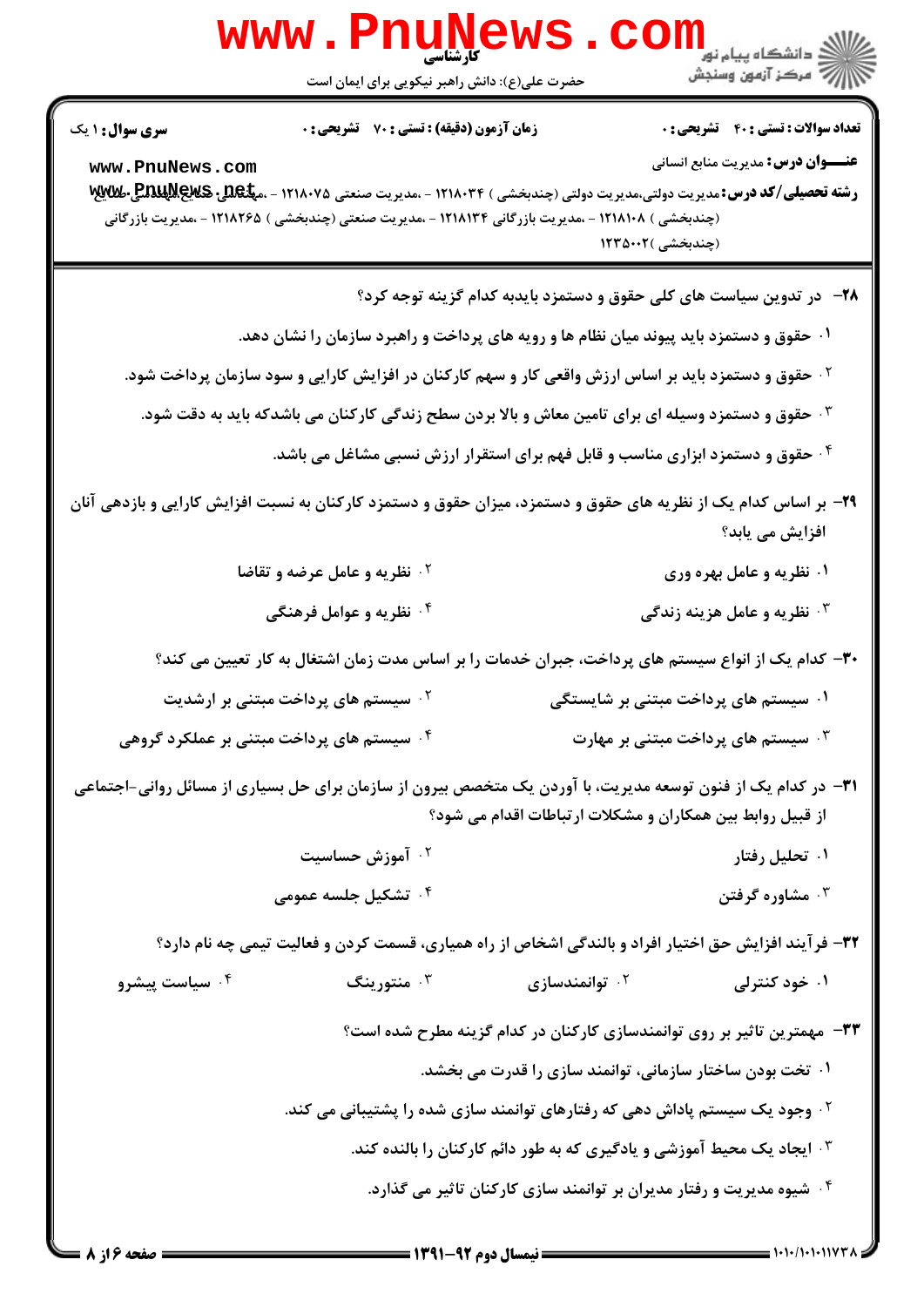|                                                                                                                                                                                                 | w w w<br>کأرشناسي<br>حضرت علی(ع): دانش راهبر نیکویی برای ایمان است                                  |                                | ڪ دانشڪاه پيام نور<br>ر <i>7</i> مرڪز آزمون وسنڊش                                                                                                                                                   |
|-------------------------------------------------------------------------------------------------------------------------------------------------------------------------------------------------|-----------------------------------------------------------------------------------------------------|--------------------------------|-----------------------------------------------------------------------------------------------------------------------------------------------------------------------------------------------------|
| <b>سری سوال : ۱ یک</b>                                                                                                                                                                          | <b>زمان آزمون (دقیقه) : تستی : 70 ٪ تشریحی : 0</b>                                                  |                                | <b>تعداد سوالات : تستی : 40 قشریحی : 0</b>                                                                                                                                                          |
| www.PnuNews.com                                                                                                                                                                                 | (چندبخشی ) ۱۲۱۸۱۰۸ - ،مدیریت بازرگانی ۱۲۱۸۱۳۴ - ،مدیریت صنعتی (چندبخشی ) ۱۲۱۸۲۶۵ - ،مدیریت بازرگانی |                                | <b>عنـــوان درس:</b> مدیریت منابع انسانی<br><b>رشته تحصیلی/کد درس:</b> مدیریت دولتی،مدیریت دولتی (چندبخشی ) ۱۲۱۸۰۳۴ - ،مدیریت صنعتی ۱۲۱۸۰۷۵ - ،م <b>پلکلید پایلاپایا پایلا</b><br>(چندبخشی )۱۲۳۵۰۰۲ |
|                                                                                                                                                                                                 |                                                                                                     |                                | ۳۴– کدام یک از پیامدهای ناشی از توانمندسازی می تواند منجر به کاهش استرس و افزایش رضایت شغلی در افراد شود؟                                                                                           |
|                                                                                                                                                                                                 | ۰ <sup>۲</sup> پیامدهای رفتاری                                                                      |                                | ۰۱ پیامدهای شناختی                                                                                                                                                                                  |
|                                                                                                                                                                                                 | ۰ <sup>۴</sup> پیامدهای نگرشی                                                                       |                                | یامدهای شغلی $\cdot$                                                                                                                                                                                |
| ۳۵– کدام یک از گزینه های زیر از ویژگی های سازمان های یاد گیرنده محسوب می شود؟                                                                                                                   |                                                                                                     |                                |                                                                                                                                                                                                     |
|                                                                                                                                                                                                 | ۰۱ سازمان های یاد گیرنده علت مشکلات را در محیط اطراف جستجو می کنند.                                 |                                |                                                                                                                                                                                                     |
| <sup>۲.</sup> سازمان های یاد گیرنده تلفیق کننده اهداف فردی و سازمانی هستند.                                                                                                                     |                                                                                                     |                                |                                                                                                                                                                                                     |
|                                                                                                                                                                                                 |                                                                                                     |                                | ۰۳ سازمان های یاد گیرنده یادگیری فردی را تسهیل می کنند.                                                                                                                                             |
|                                                                                                                                                                                                 |                                                                                                     |                                | ۰۴ سازمان های یاد گیرنده از الگوی ذهنی پایا برخوردار نیستند.                                                                                                                                        |
| ۳۶-در کدام یک از اصول موثر بر ایجاد سازمان های یادگیرنده، افراد یاد می گیرند که تغییر و پیوستگی را بهتر درک کنند و با<br>نیروهایی که پسامدهای کارشان را شکل می دهند برخوردی اثربخش داشته باشند؟ |                                                                                                     |                                |                                                                                                                                                                                                     |
| ۰ <sup>۴ ت</sup> فکر سیستمی                                                                                                                                                                     | ا یادگیری اجتماعی $\cdot^{\mathsf{y}}$                                                              | ۰ <sup>۲</sup> چشم انداز مشترک | ۰۱ الگوی ذهنی                                                                                                                                                                                       |
|                                                                                                                                                                                                 |                                                                                                     |                                | ۳۷– کدام یک از مدل های زیر بر این هدف استوار است که پیوسته تاثیرات فردی و سازمانی را بر بهداشت و ایمنی کارگران پی<br>گیری نماید؟                                                                    |
|                                                                                                                                                                                                 | <sup>7</sup> ۰ مدل سرمایه انسانی                                                                    |                                | ۰۱ مدل روانشناختی بهداشت                                                                                                                                                                            |
|                                                                                                                                                                                                 | ۰۴ مدل بهداشت عمومی                                                                                 |                                | مدل تلفیقی مدیریت بهداشت و بهره وری $\cdot^{\texttt{\textsf{v}}}$                                                                                                                                   |
|                                                                                                                                                                                                 |                                                                                                     |                                | ۳۸– کدام یک از گزینه های زیر از اهداف اتحادیه ها محسوب می گردد؟                                                                                                                                     |
|                                                                                                                                                                                                 |                                                                                                     |                                | ۰۱ حفظ منابع گروهی و بهبود روابط بین کارگر وکارفرما                                                                                                                                                 |
|                                                                                                                                                                                                 |                                                                                                     |                                | <b>1. حفظ منابع حرفه ای و بهبود وضع مادی و اجتماعی</b>                                                                                                                                              |
|                                                                                                                                                                                                 |                                                                                                     |                                | ۰ <sup>۳</sup> حفظ منابع گروهی و بهبود وضع اقتصادی و فرهنگی                                                                                                                                         |
|                                                                                                                                                                                                 |                                                                                                     |                                | ۰۴ حفظ منابع حرفه ای و بهبود شرایط کاری                                                                                                                                                             |
|                                                                                                                                                                                                 |                                                                                                     |                                | ۳۹- کدام یک از گزینه های زیر از مراحل فرایند مربیگری از دید توماس ج.اکانر می باشد؟                                                                                                                  |
| ۰۴ آماده سازی                                                                                                                                                                                   | ۰ <sup>۳</sup> آموزش                                                                                | ۰ <sup>۲</sup> بازخورد         | ۰۱ برنامه ریزی                                                                                                                                                                                      |
|                                                                                                                                                                                                 |                                                                                                     |                                |                                                                                                                                                                                                     |